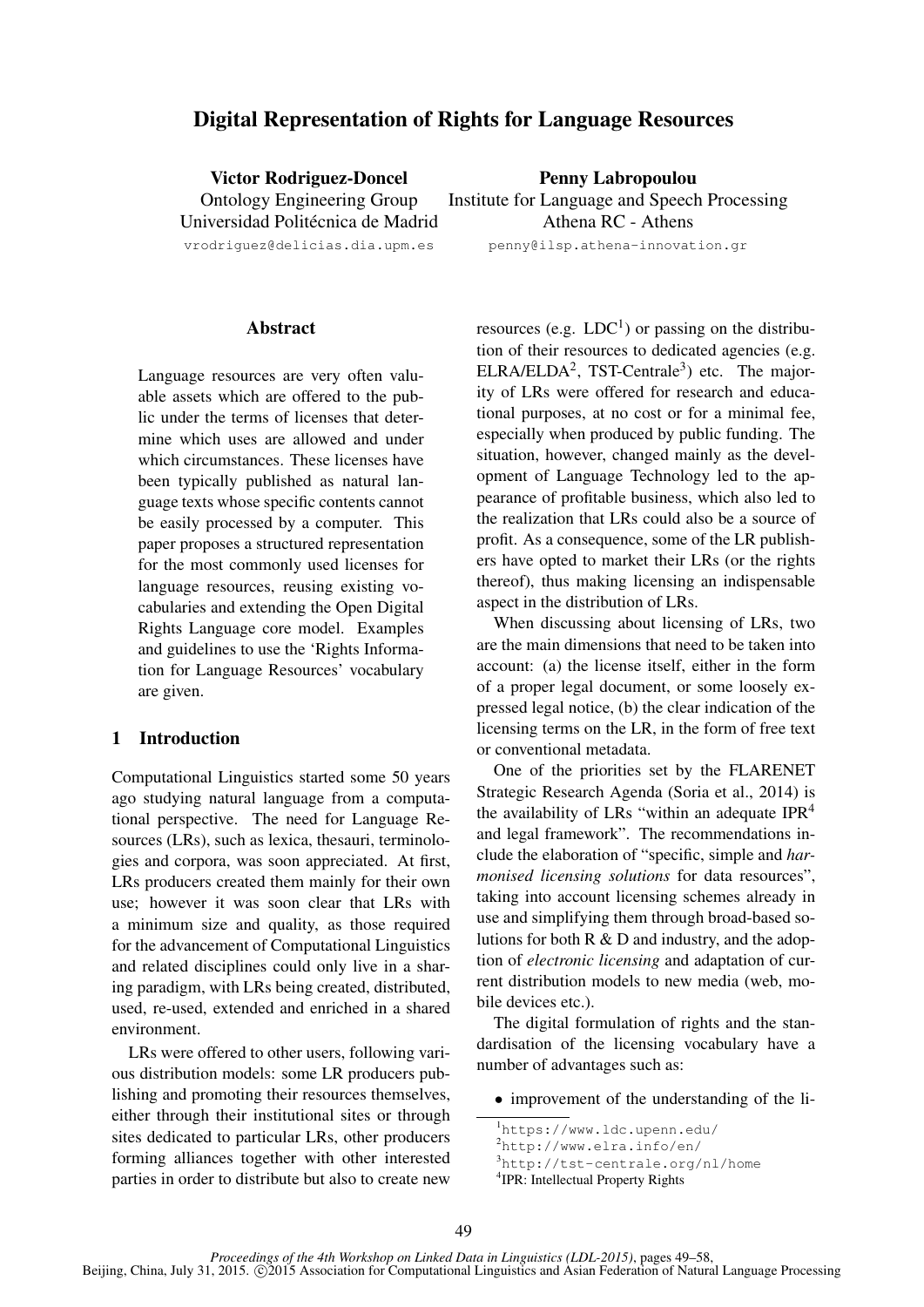censing terms by human users: although licenses are natural language texts, the legal jargon is quite complicated and not easily understood by newcomers. A harmonised vocabulary for licensing terms favours universal understanding of their precise meaning; moreover, the non-flat structure of digital rights information also favours the understanding of the different modalities (e.g. 'free if used for research', but 'non-free if used for commercial purposes')

- processing of the licensing terms by machines; this is extremely important in a reuse scenario of LRs, whereby they can be automatically processed by web services, combined with other LRs, extended and enriched: only LRs that allow such actions should be involved in these activities; and this can only be asserted if rights are expressed in a way understood by machines
- enhancement of the discovery of LRs that allow/forbid particular conditions of use through filtered browsing of LR catalogs based on criteria such as "license", "conditions of use" and "access rights"
- better management of the LRs by publishers, who have a clearer account on which rights have been granted to which resources.

Among the digital structures for representing the rights information, RDF is the one which best favours interoperability. The emergence of the Linked Data paradigm as a manner of publishing LRs on the web urged the publication of licensing information as Linked Data as well. This paper describes a language for expressing rights information for LRs as RDF, starting by the groundings in Section 2 (reviewing the existent practice and the requirements collected), continuing with the ontology in Section 3 and finalizing with examples and conclusions in Section 4 and 5 respectively.

# 2 Motivation for a common model

## 2.1 Rights information in LR repositories

LRs are in general considered intellectual property works, and as such they are protected by copyright laws: they should not be used in violation of the terms set by the rights holders. The terms of use declare the actions that are authorized (e.g.

whether they allow derivation, redistribution) and the applicable conditions (e.g. whether they require attribution, payment of a fee). The terms are included in the documentation of most LRs, but their automatic retrieval and processing is difficult because of the many forms they adopt: rights information may appear either as a textual notice or as structured metadata elements, it may consist of a mere reference to a well-known license (like an Open Data Commons or Creative Commons license), or it may point to a license drafted in a non-English language to be used solely for the specific resource. These heterogeneous practices prevent the automated processing of rights information.

Recently, we witness the proliferation of repositories collecting LRs and their metadata descriptions from various communities and sources according to different harvesting methodologies, and publishing them into homogeneous catalogs. The most relevant initiatives for our discussion are: META-SHARE<sup>5</sup> (Piperidis, 2012), CLARIN<sup>6</sup>, LRE-Map<sup>7</sup> (Calzolari et al., 2012), OLAC<sup>8</sup> (Simons and Bird, 2003) and Datahub.io<sup>9</sup>.

Taking a closer look at the rights metadata present in these catalogs, we see the following tendencies:

• catalogs where the rights information is loosely represented as a free text metadata element: this is mainly the case for portals harvesting from various sources, such as OLAC, the LRE Map and the CLARIN Virtual Language Observatory (VLO $^{10}$ ); the reason for this is the fact that the sources do not oblige the depositors to document the access rights and/or allow them to use natural language statements for that (e.g. "free for research", "available at resource owner's site", "Public domain resource" etc.); this is also due to the fact that they include resources whose licenses are not available over the internet (e.g. resources from older times, when licenses were not standardised and providers asked legal experts to draft specific contracts for each resource, which were made available only to interested parties upon request); for the LRE Map, this practice has been dictated by the

<sup>9</sup>http://www.datahub.io

<sup>5</sup>http://www.meta-share.eu

<sup>6</sup>http://www.clarin.eu

<sup>7</sup>http://www.resourcebook.eu

<sup>8</sup>http://www.language-archives.org/

<sup>10</sup>http://catalog.clarin.eu/vlo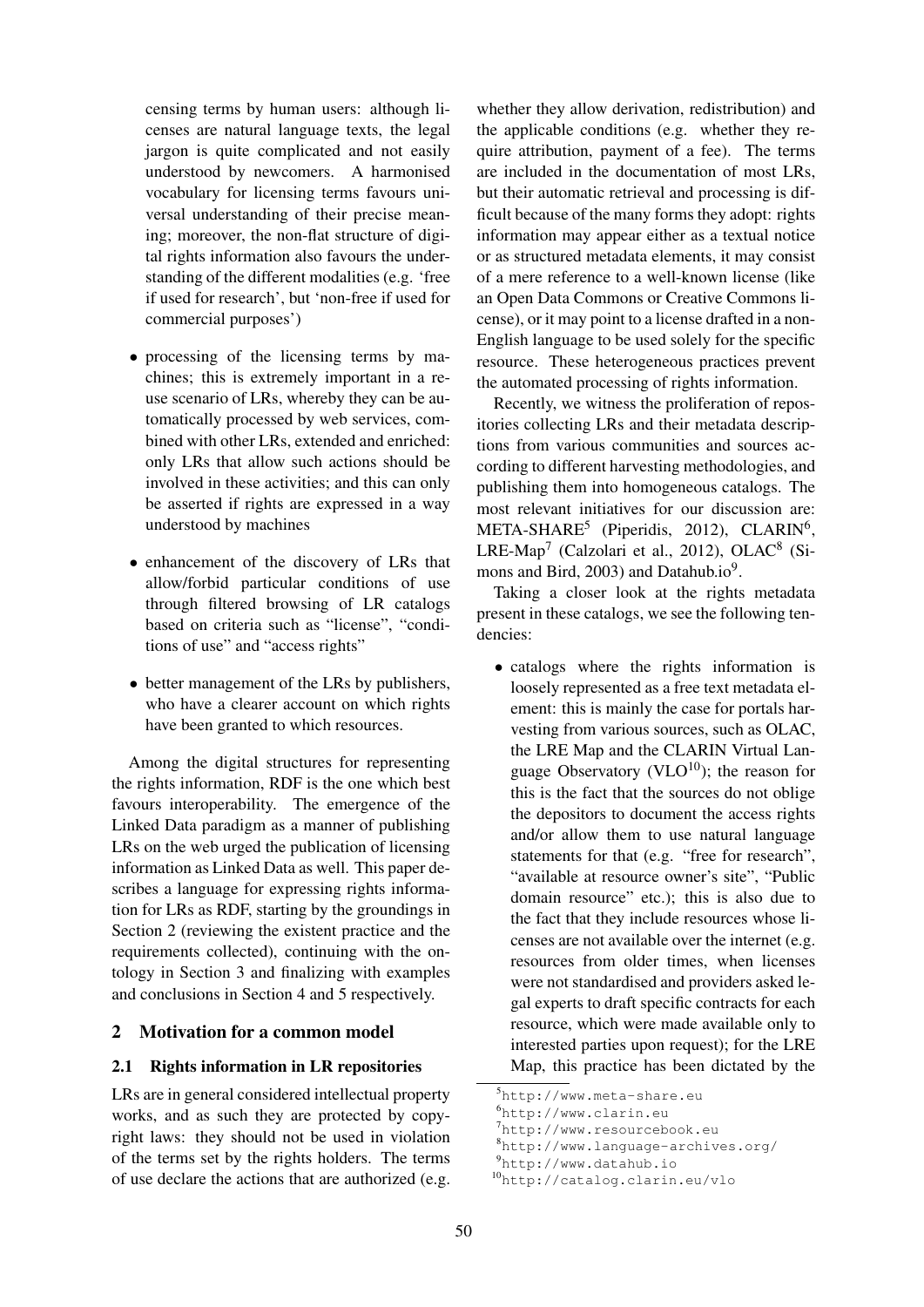fact that the metadata are submitted by authors of papers in conferences (e.g. LREC) describing the resources connected to their publication, which may still be under construction and/or not yet be available for distribution with specific licenses, so they simply indicate their intentions;

- catalogs where the rigths information is represented with a controlled vocabulary of values referring to standard licenses; this is the case of META-SHARE and partly Datahub and the CLARIN network repositories; in the case of Datahub, when registering a new dataset, providers can choose a license from a list, but also licensing information can be found in the VoID description of the dataset or even within the dataset itself. In META-SHARE, the provider is also forced to select for the license element among a controlled list of values corresponding to recommended standard licenses<sup>11</sup>; this element (as described in the following section) is part of a more complicated set of metadata elements describing the distribution conditions of the LR. In the case of CLARIN, there is a set of recommended licenses that LR providers are asked to use when depositing their resources in the repositories of the infrastructure, but legacy data can of course come with their own licenses; to help users understand the access rights, licenses are classified to one of three categories: those that can be publicly distributed (PUB), those permitting only academic use, i.e. use for research and educational purposes and which require user authentication, i.e. that users' identity is known (ACA) and those which impose additional restrictions or whose use requires additional consent from the rightsholder (RES); the use of easy-to-understand icons and symbols (e.g. a money icon for resources distributed with-a-fee) is recommended (Oksanen and Lindn, 2011).
- faceted browsing with the criterion of access rights/ license is a feature integrated in most of these catalogs but it is actually useful mostly when the set of values is limited to a manageable number of values that users can

browse through; in addition, META-SHARE allows faceted browsing with a filter for conditions of use (e.g. whether the license allows commercial use, derivatives etc.)

The most recent initiative in this line is the Linghub portal<sup>12</sup>, supported by the European LIDER project, which collects metadata from some of the repositories mentioned before (META-SHARE, CLARIN, Datahub.io and LRE Map) and publishes the records as Linked Data. All licensing information present in the original metadata records is harvested and collected together in the element "rights", bringing together license names, urls, free text statements etc. The work presented in this paper is related to this effort and the need for a common licensing metadata framework (McCrae et al., 2015).

## 2.2 Rights information in the META-SHARE model

The META-SHARE (MS) metadata schema constitutes an essential ingredient of the META-SHARE infrastructure, which is an open, integrated, secure and interoperable exchange infrastructure where LRs are documented, uploaded, stored, catalogued, announced, downloaded, exchanged and discussed, aiming to support reuse of LRs (Piperidis, 2012). The MS schema is a complex but rich model and, most important for our work, provides extensive support for the detailed representation of licensing information, making a remarkable effort that in some regards goes beyond of what has been described by licensespecialized models. In consequence, the MS model has been taken as a basis for the rest of this work.

The original META-SHARE metadata model (Gavrilidou et al., 2012)  $^{13}$  has been implemented as an  $XML$  Schema<sup>14</sup>. The META-SHARE schema encodes information about the whole lifecycle of the LR from production to usage. The central entity of the schema is the LR per se, which encompasses both datasets and technologies used for their processing. In addition to the

<sup>11</sup>http://www.meta-net.eu/meta-share/ licenses

<sup>12</sup>http://linghub.lider-project.eu/

<sup>&</sup>lt;sup>13</sup>Documentation and User Manual of the META-SHARE Metadata Model, found at http://www. meta-net.eu/meta-share/META-SHARE\%20\ %20documentationUserManual.pdf

<sup>&</sup>lt;sup>14</sup>Schemas can be found at github https: //github.com/metashare/META-SHARE/tree/ master/misc/schema/v3.0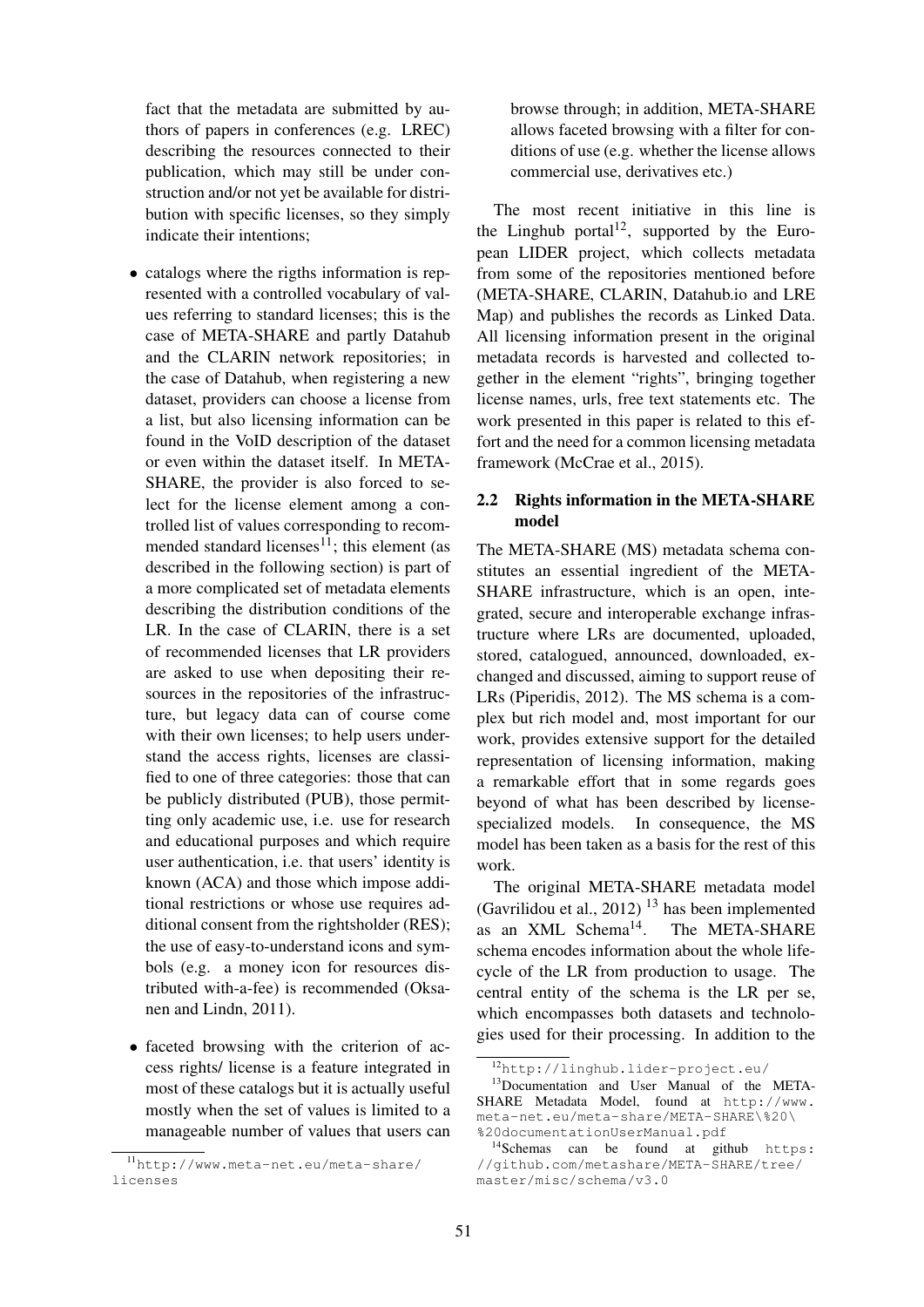central entity, other entities are also documented in the schema; these are reference *documents* related to the LR (papers, reports, manuals etc.), *persons/organizations* involved in its creation and use (creators, distributors etc.), related *projects* and activities (funding projects, activities of usage etc.) and accompanying *licenses*, all described with metadata taken as far as possible from relevant schemas and guidelines (e.g. BibTex for bibliographical references). The five root entities are represented as boxes in Figure 1. The META-SHARE schema proposes a set of elements to encode specific descriptive features of each of these entities and relations holding between them, taking as a starting point the LR. Following the CMDI approach (Broeder et al., 2012), these elements are grouped together into "components". The core of the schema is the *resourceInfo* component, which subsumes

- administrative components relevant to all LRs, e.g. *identificationInfo* (name, description and identifiers), *usageInfo* (information about the intended and actual use of the LR);
- components specific to the relevant resource and media type combinations, e.g. text or audio parts of corpora, lexical/conceptual resources etc., such as language, formats, classification etc.

The META-SHARE schema recognises obligatory elements (minimal version) and recommended and optional elements (maximal version).



Figure 1: Main entities in the MS model

For our discussion, the most relevant component is the *distributionInfo* which brings together

all information related to licensing and IPR issues, e.g. the IPR holder(s), the distribution rights holder(s), availability status (i.e. whether the LR is available for access, with or without restrictions); the embedded *licenseInfo* component encodes all information related to the licensing terms, e.g. the license short name and specific terms and conditions, the medium with which the LR can be accessed (i.e. whether it cam be downloaded or used via an i/f etc.). Each resource may be linked to one or more *licenseInfo* components, in case the same resource is made available under different formats and/or licensing conditions (e.g. for free for noncommercial purposes vs. at a price for commercial purposes, downloadable for commercial users vs. accessible through interface for academic users).

In the framework of the LD4LT group, the META-SHARE model has been the base for the development of an ontology in OWL; the MS/OWL ontology has been based on the on the ontology developed by Villegas et al. (Villegas et al., 2014) (covering part of the original schema) and extended to the complete schema (in order to cover all relevant LRs) (McCrae et al., 2015). The transformation from the XSD schema to the OWL ontology involved the transformation of components to classes and that of elements to properties $^{15}$ .

# 3 The Rights Information for Language Resources Ontology

In the course of this activity, the original module of licensing and rights information has been re-structured (in order to better accommodate RDF modelling considerations) and enhanced with RELs, capable of describing rights information in a generally understood manner. RELs also provide a hierarchical organization for the rights information whose structure more naturally depicts dual licenses, nested permissions and the relationship between conditions and rights. In addition, some other vocabularies like CreativeCommons'<sup>16</sup> or the price specification with GoodRelations have been considered.

The licensing and rights module as perceived in the model has also been released as a separate ontology ("Rights Information for Language Resources" ontology) at:

<sup>&</sup>lt;sup>15</sup>This is an simplified description of the actual transformation process; for more on this, see (McCrae et al., 2015)

<sup>16</sup>http://creativecommons.org/ns#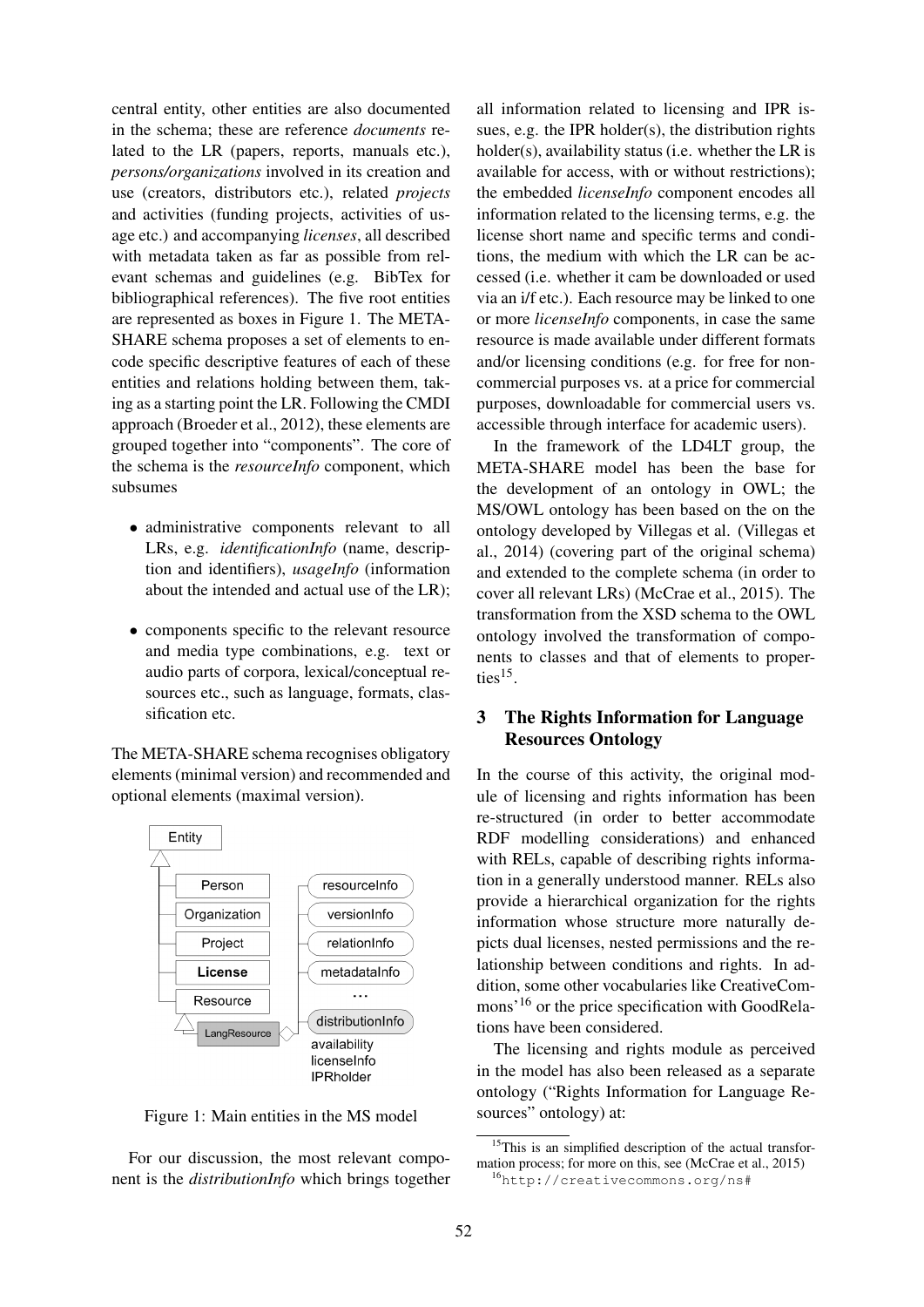#### http://purl.org/NET/ms-rights

The rights ontology builds upon the META-SHARE schema for the LanguageResource and the Distribution classes and for the License class integrates elements of the ODRL model. In fact, the ontology revolves around three entities/ classes:

- the *Language Resource*, perceived in the same way as in the original MS model;
- the *Distribution*, which comes from the original *distributionInfo* component but is remodeled and adapted to the concept of the *dcat:Distribution*<sup>17</sup> class; thus, it now represents an accessible form of an LR, which for instance can be available through different delivery channels (e.g. as a downloadable file, on a CD-ROM or accessible via an interface), in different forms (e.g. as a csv or txt file), through different distributors and with different licensing terms;
- the License, coming from the *licenseInfo* component.

The elements included in the *distributionInfo* and *licenseInfo* components have been transformed to OWL object and datatype properties, while a careful study has been made in order to attach them to the appropriate classes. For instance, the *iprHolder* which was included in the *distribution-Info* component has been attached to the *Language Resource* class, given that this is a property that remains the same irrespective of the different forms of access an LR may take; the *distributionRightsHolder*, however, may differ for different forms and is thus attached to the *Distribution* class. Similarly, there has been a careful separation of the elements included in the *licenseInfo* between properties attached to the license and those moved to the *Distribution* class. Here, the main consideration was to detach the License class from Language resources, in an effort to generalize over them and standardize their representation as far as possible. By attaching, for instance, the exact sum to be paid for the acquisition of an LR to the Distribution class while the information that a payment is due on the license class, we can re-use the same license representation for all LRs distributed under this condition.

We have also introduced additional properties (e.g. *licenseCategory*, *licenseName* and *licenseURL*) and individuals (*languageEngineeringResearch* for the *ConditionsOfUse*).

Licenses represented with the Rights Information for Language Resources ontology permit a dual representation of the information: preserving the META-SHARE elements and structure and/or adhering to the ODRL schema. Both are compatible and satisfy different requirements. Redundancy is the preferred option, but expressing rights information in either manner is acceptable. This section describes both alternatives, introducing first the ODRL-style and then the schema inherited from META-SHARE.

### 3.1 Rights Expressions in ODRL

ODRL 2.1<sup>18</sup> is a policy and rights expression language suitable to represent the licensing terms of the language resources. ODRL specifies both an abstract core model and a common vocabulary, which can be extended for the particular domains ODRL is applied to. There have been ODRL profiles for representing contents' rights in mobile devices (OMA DRM), for the news industry (RightsML by IPTC), for the eBook (ONIX) and for general Creative Commons licenses, but no specific terms exist for the language resources domain. ODRL 2.0 can be serialized in XML, JSON and RDF. The latter serialization is based on the ODRL 2.1 Ontology (McRoberts and Rodriguez-Doncel (eds.), 2015).

The main entities in the ODRL Core Model<sup>19</sup> are presented in Figure 2. An ODRL *policy* is a set of *rules*, which can be *permissions*, *prohibitions* or *duties*. Permissions allow executing certain *actions* over an *asset*, provided that certain *constraints* are respected. An *assignee* can be specified for the action to be executed by.

The example of ODRL expression in Figure 3, serialized as RDF describes a language resource as being reproducible (downloaded, copied) but not derivable nor commercializable<sup>20</sup>. The absence of assignee is understood as 'applicable to anybody'.

<sup>&</sup>lt;sup>17</sup>The prefix *dcat* stands for Data Catalog Vocabulary. DCAT is a W3C Recommendation http://www.w3. org/TR/vocab-dcat/

<sup>18</sup>https://www.w3.org/community/odrl/

<sup>19</sup>http://www.w3.org/community/odrl/ model/2/

<sup>20</sup>The prefix *odrl* points to http://www.w3.org/ns/ odrl/2/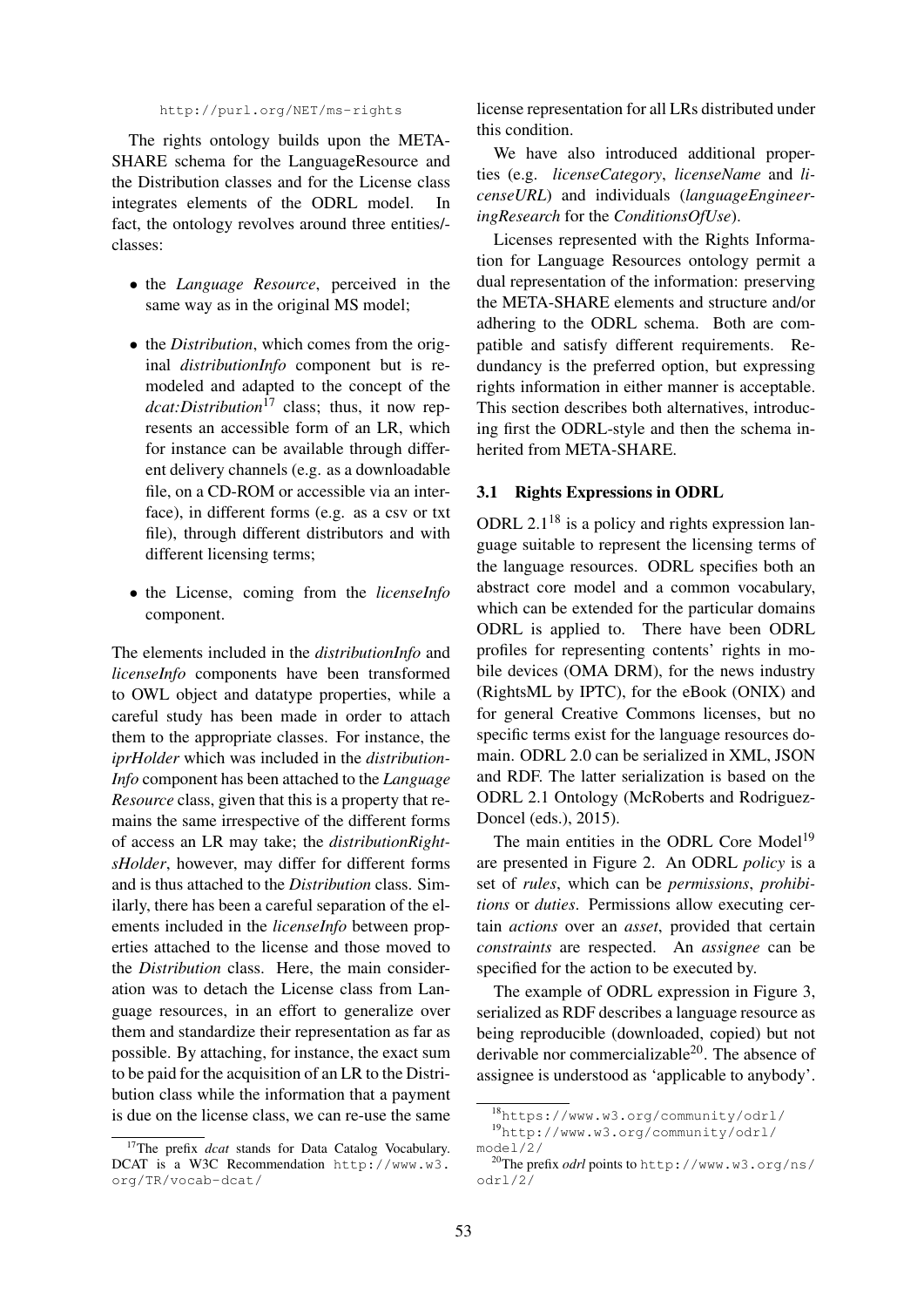

Figure 2: Main entities in the ODRL model

```
:example0
a odrl:Set;
odrl:permission [
  odrl:target :langResource ;
  odrl:action odrl:reproduce
] ;
odrl:prohibition [
  odrl:target :langResource ;
  odrl:action odrl:derive,
     odrl:commercialize
] .
```


# 3.2 Rights expression within the META-SHARE structure

The ODRL model satisfies most of the concepts that are required for the licensing of LRs. Some adjustments have been required mainly to separate general conditions from the specifics that can instantiate them: for instance, payment is a general term of use but the exact amount to be paid for each LR may differ and vary depending on a number of other parameters (e.g. no fee for noncommercial use, X euros for commercial use, X euros but with a discount for a specific group of users etc.); by keeping the payment as a general condition in the RDF representation of the license and putting the amount to be paid on the LR, we can have the same standard license used for a large number of LRs. Consequently, the semantics of the ODRL model have been slightly altered for the Rights Information for Language Resources: *missing attributes in the policy can be found as attributes of the licensed asset*. Besides the vocabulary additions over the ODRL Common Vocabulary, which are foreseen by the specification, this is the only divergence that was made from the ODRL language.

The primary META-SHARE metadata schema presents conditions and rights in a flat structure. While this information is expressed in ODRL within the rules, having it directly accessible improves readability by simple processors. Hence,

```
:langResource a ms:languageResource .
:langResource ms:distribution :distrib1 .
:distrib1 dct:license :lic1 .
:lic1 ms:conditionsOfUse ms:noRedistri-
 bution, ms:nonCommercialUse .
```
Figure 5: Example equivalent to 3 using the MS structure

as a second design decision, *rights and conditions can be redundantly given as attributes of the policy or within the rule structure*.

The licensing information of a language resource can be entirely described with the MS/OWL ontology. In Figure 4, key classes are represented with orange ovals and minor classes with gray ovals. Class individuals are rectangles next to a class they are instances of. Properties are represented with arrows. For our regards, the four key elements in the META-SHARE structure are: a 'language resource' is published as a 'distribution', which may have attached a 'license'. 'Licenses' can have 'conditions of use'. The language resource can have different levels of availability (restricted, unrestricted, upon negotiation etc.). The distribution has a specific access medium and it can be granted to users of different nature (academic users, commercial users, etc. or combinations thereof). Licensors and distribution rights holders can also be expressed at the distribution level.

The License can belong to a License Category (ACA, RES, PUB) and it may contain different conditions of use –the fine grain but flat description of the license.

### 4 Examples of license

In the most simple setting, the metadata records describing a language resource may point to an RDF document with the license description. The RDF License dataset (Rodriguez-Doncel et al., 2014) contains a set of well-known licenses and licenses recommended by META-SHARE<sup>21</sup> which have been already written using the elements of the ontology.

To facilitate end users, we identified commonly used licenses in the LR domain from the values used for LRs distributed through META-SHARE. For our conversation we can identify the following categories that impose different treatment as

<sup>&</sup>lt;sup>21</sup>The list of RDF licenses can be checked at  $http://$ rdflicense.appspot.com/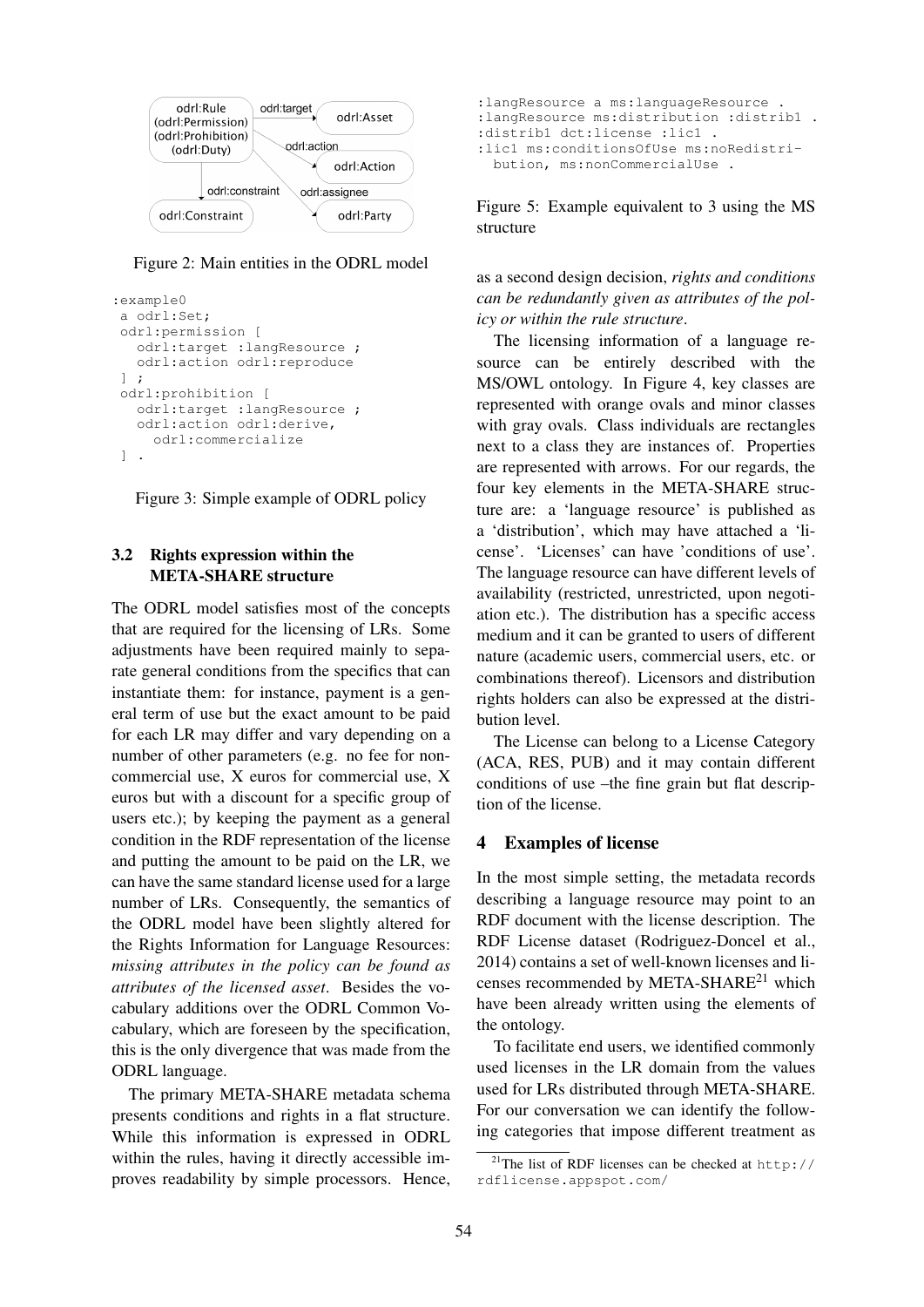

Figure 4: Rights Information for Language Resources

regards their RDF representation:

- Licenses, such as CC and FOSS that do not require any signatures; they are legal documents with a general text specifying the offering terms for end-users, they apply to all and do not ask for formal commitments from them. The text is published on a web site and can be accessed by anyone. They can have a direct representation in RDF.
- Standard licenses that include instantiation elements (e.g. ELRA, META-SHARE): ELRA, META-SHARE): legal documents that need to be signed by both contracting parties; they consist of a general text but include also specific terms that must be instantiated for each LR: the LR identification data as well as those of the signatories, but also specific fields such as the amount to be paid, the place where the LR will be used etc.; the licenses are available over the internet and can be accessed by anyone. In this case, the general text can be represented in RDF but we separated what is particular to the resource (e.g. the amount of money) and what is general and can be included in the RDF

of the license (e.g. the obligation to pay). For example, in order to declare that a resource is distributed under a META-SHARE Commercial-NoRedistribution-ForAFee license, the RDF fragment in Figure 6 can be used in its metadata record. The first line declares that *:resource* is a *dcat:Distribution*. The Dublin Core *license*<sup>22</sup> property links the resource with the license, and the price -whose precise number is not specific in the generic license online- is given. The price is specified using the GoodRelations<sup>23</sup> vocabulary.

• License templates with potential extra terms (e.g. CLARIN  $^{24}$ ): legal documents that include a general text and extra potential terms (e.g. attribution, request for a research plan, usage of the resource only at a specific location etc.); i.e. the use or not of specific terms leads to a new combination and the creation of a new license. The texts are also avail-

<sup>22</sup>dct is the prefix of http://purl.org/dc/terms/ <sup>23</sup>www.heppnetz.de/projects/

goodrelations/

<sup>24</sup>http://clarin.eu/content/

licenses-agreements-legal-terms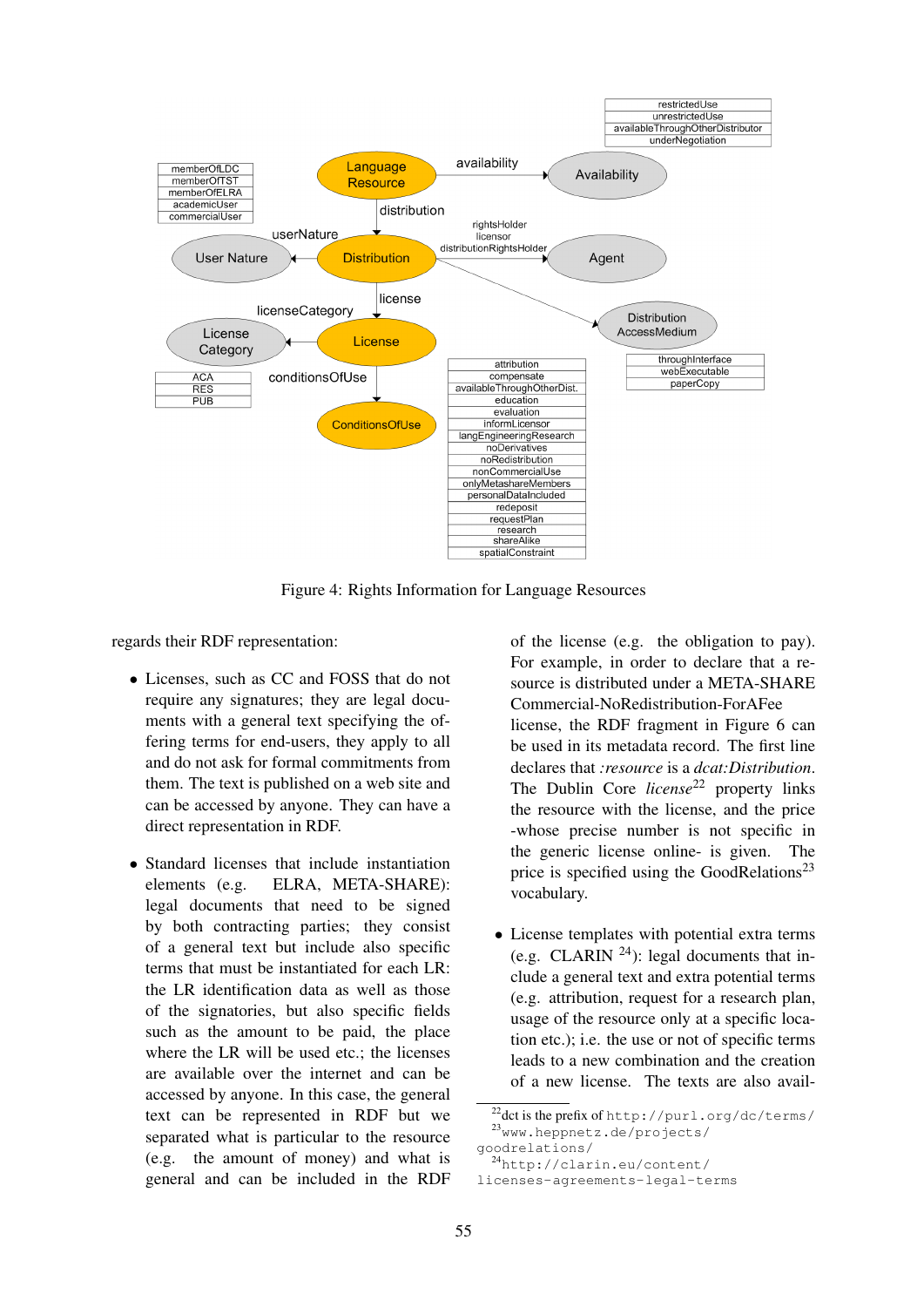```
:resource a dcat:Distribution ;
dct:license <http://purl.org/NET/
 rdflicense/ms-c-nored-ff> ;
 gr:hasPriceSpecification [
  gr:hasCurrencyValue "400"ˆˆxsd:float;
 gr:hasCurrency "USD"^^xsd:string
 ].
\vert .
```
Figure 6: Example showing the use of a license template

able over the internet, but the combinations of the terms are free. The basic text itself can be represented in RDF, and so can the terms but the full RDF representation of all combinations must be dynamically constructed, with a combination of the RDF representation of the general text and the RDF representations of each additional term, once this is selected.<sup>25</sup>

• Non-standard licenses, such as proprietary ones, legal notices, terms of use etc.: there's a large variety of them, not all of the texts are available over the internet. There cannot be a ready-made RDF representation available for all of them. In this case, the conditionsOfUse element can help the end users get a quick grasp of what they are allowed to do with the LR.

The next example, in Figure 8, shows unabridged the "META-SHARE Commercial No Redistribution" license. The main resource in the license is an *odrl:Policy* (line 02) which has attributed some metadata elements: version (03), label (04), alternative name (05) or location of the legal code<sup>26</sup> (10). The policy additionally has information regarding the language and a flat list with the conditions (*ms:NoRedistribution*, *cc:Attribution*, etc. in lines 07-09).

The main permission (lines 12-25), which explicitly authorizes for making derivative works, making commercial use has the duty of attribution (15-17) and the constraints of being used only for language engineering purposes (lines 18-21) and on the users' site (lines 21-24). Distribution is forbidden in lines 26-28.

### 5 Conclusions and future work

This paper has presented the Rights Information for Language Resources Ontology, the outcome of a cooperation between the META-SHARE project and the LIDER project, in the framework of the W3C Linked Data for Language Technology Group, which is expected to enhance the accessibility of language resources, following the Linked Data model, and facilitate their automatic processing by web services.

In the future, we expect to improve on the model, especially as regards the user modelling, as well as implement a mechanism for the dynamic generation of RDF representations of nonstandard licences. Finally, the use of SPARQL queries to fill in predefined data structures will be investigated, so that the original ODRL structure is preserved while keeping the concept of license template.

# Acknowledgments

We are very grateful to the members of the W3C Linked Data for Language Technology (LD4LT) for all the useful feedback received and for allowing this initiative to be developed as an activity of the group as well as the Legal Group at ILSP/RC Athena who have contributed with discussions for the overall schema. This work is supported by the FP7 European project LIDER (610782), by the Spanish Ministry of Economy and Competitiveness (project TIN2013-46238-C4-2-R and a Juan de la Cierva grant), the Greek CLARIN Attiki project (MIS 441451) and the H2020 project CRACKER (645357).

#### References

- Daan Broeder, Menzo Windhouwer, Dieter Van Uytvanck, Twan Goosen, and Thorsten Trippel. 2012. CMDI: a component metadata infrastructure. In *Describing LRs with metadata: towards flexibility and interoperability in the documentation of LR workshop programme*, page 1.
- Nicoletta Calzolari, Riccardo Del Gratta, Gil Francopoulo, Joseph Mariani, Francesco Rubino, Irene Russo, and Claudia Soria. 2012. The LRE Map. Harmonising community descriptions of resources. In *Proceedings of the Eighth Conference on International Language Resources and Evaluation*, pages 1084–1089.
- Maria Gavrilidou, Penny Labropoulou, Elina Desipri, Stelios Piperidis, Haris Papageorgiou, Mon-

 $25$ see, for instance, https: //www.clarin.eu/content/

clarin-license-category-calculator with possible combination of license categories and terms of use.

<sup>26</sup>cc is prefix of http://creativecommons.org/ ns#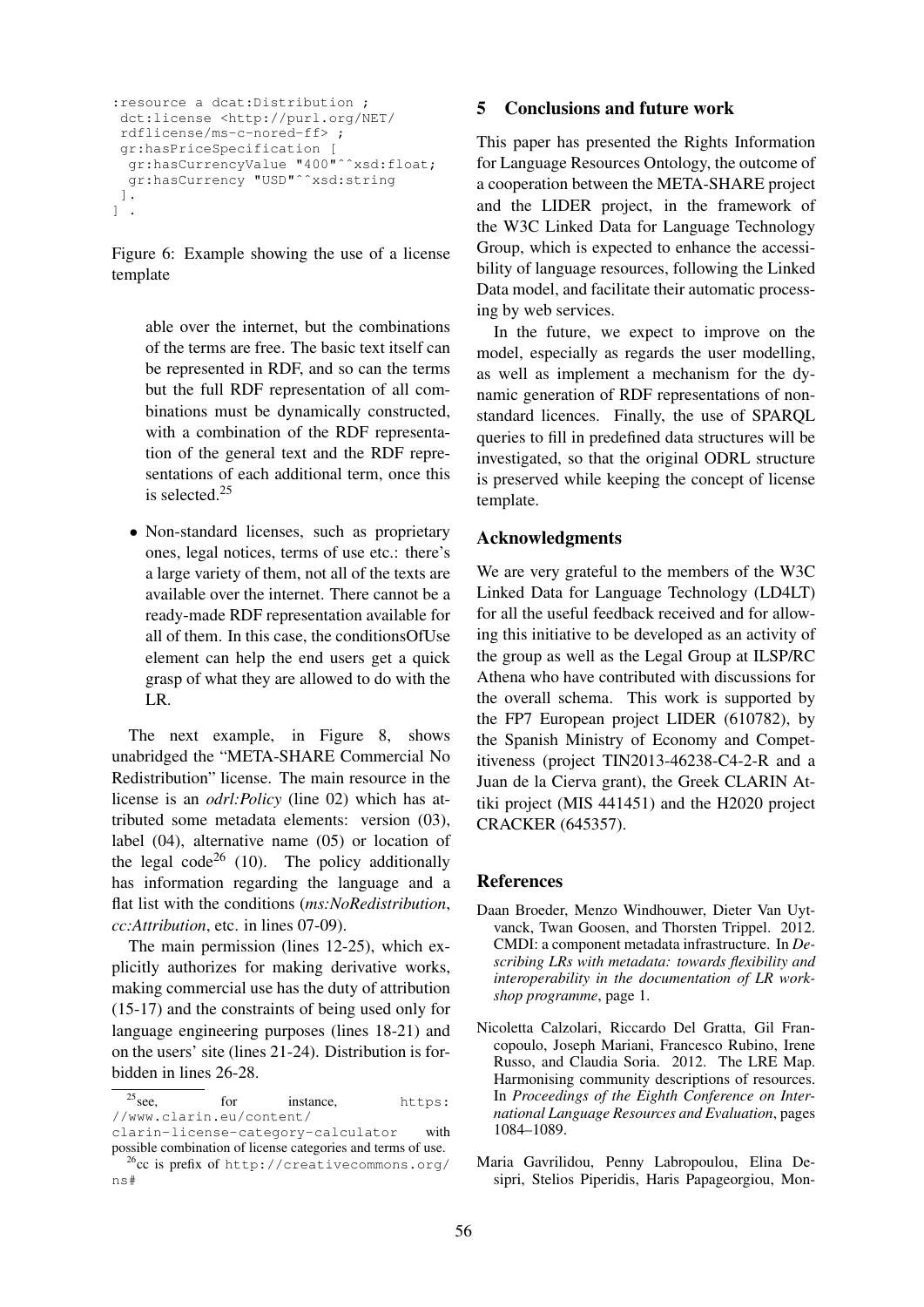

Figure 7: Graphical representation of the license in Figure 8

```
01<http://purl.org/NET/rdflicense/ms-c-nored>
02 a odrl:Policy ;
03 dct:hasVersion "1.0";<br>04 rdfs:label "META-SHARE
    rdfs:label "META-SHARE Commercial NoRedistribution" ;
05 dct:alternative "MS C-NoReD" ;
06 dct:language <http://www.lexvo.org/page/iso639-3/eng> ;<br>07 ms:conditionsOfUse ms:noRedistribution, cc:Attribution,
    ms:conditionsOfUse ms:noRedistribution, cc:Attribution,
08 cc:CommercialUse, ms:conditionsOfUse,<br>09 ms:languageEngineeringResearch ;
       ms:languageEngineeringResearch ;
10 cc:legalcode <http://www.meta-net.eu/meta-s[...etc...].pdf> .
11 ms:licenseCategory ms:PUB ;
12 odrl: permission [<br>13 odrl: action cc
        odrl:action cc:Reproduction, cc:DerivativeWorks , odrl:extract,
14 odrl:aggregate, cc:CommercialUse ;<br>15 odrl:duty [
15 odrl:duty [<br>16 odrl:action cc
16 odrl: action cc: Attribution ;<br>17 1 :
17 ] ;<br>18 odr
        odrl:constraint [
19 odrl:operator odrl:eq ;
20 odrl:purpose ms:languageEngineeringResearch
21 ] , [
22 odrl:operator odrl:eq ;
23 odrl:spatial "only at assignee's site"
24 ]
25 ];<br>26 od
26 odrl: prohibition [<br>27 odrl: action cc:
27 odrl: action cc: Distribution ;<br>28 ] .
   \frac{1}{2} .
```
Figure 8: The META-SHARE Commercial No-redistribution license